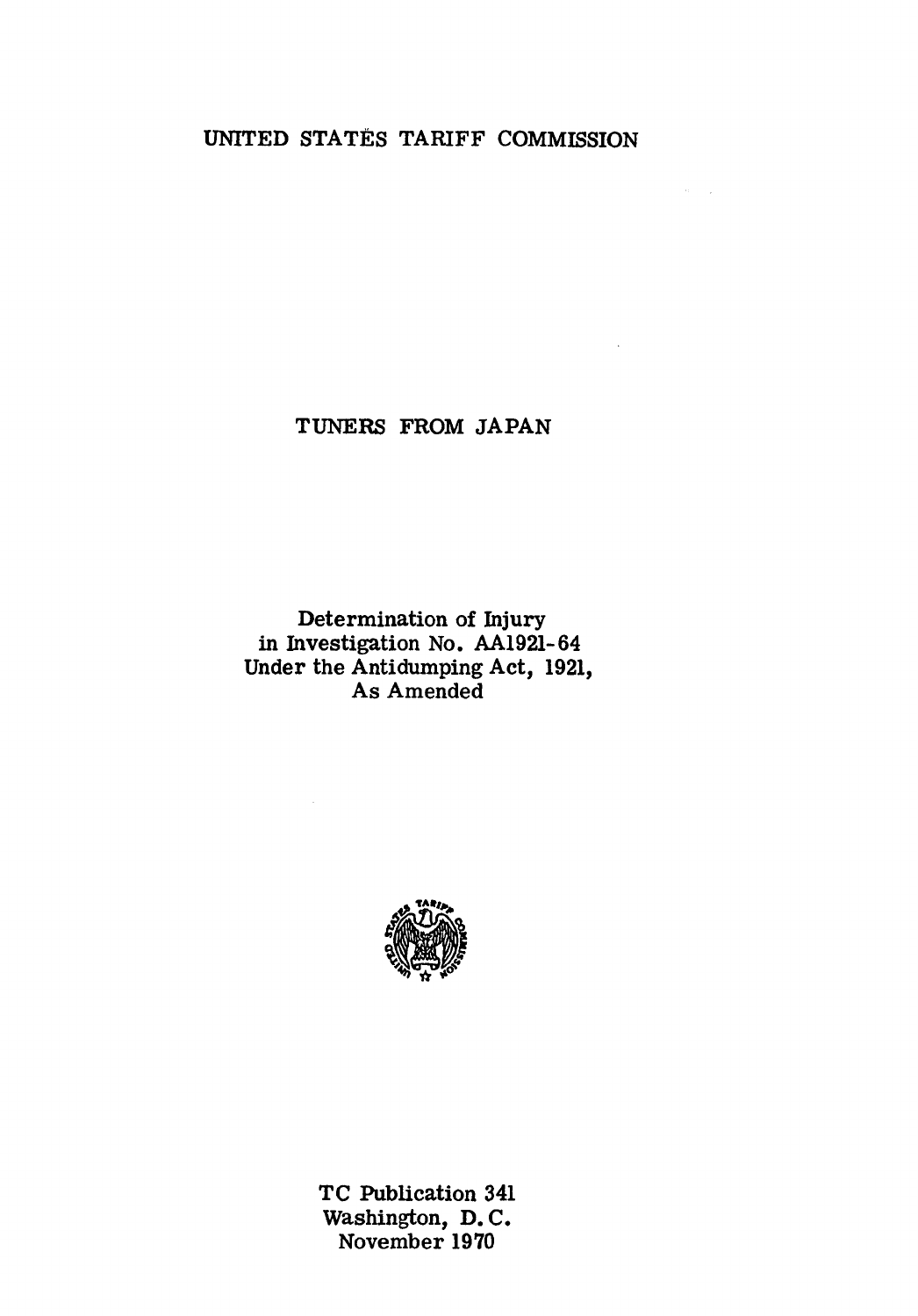# UNITED STATES TARIFF COMMISSION

Glenn W. Sutton Bruce E. Clubb Will E. Leonard, Jr. George M. Moore

 $\alpha$ 

Kenneth R. Mason, *Secretary* 

-----------------------------

Address all communications to United States Tariff Commission Washington, D. C. 20436

-----------------------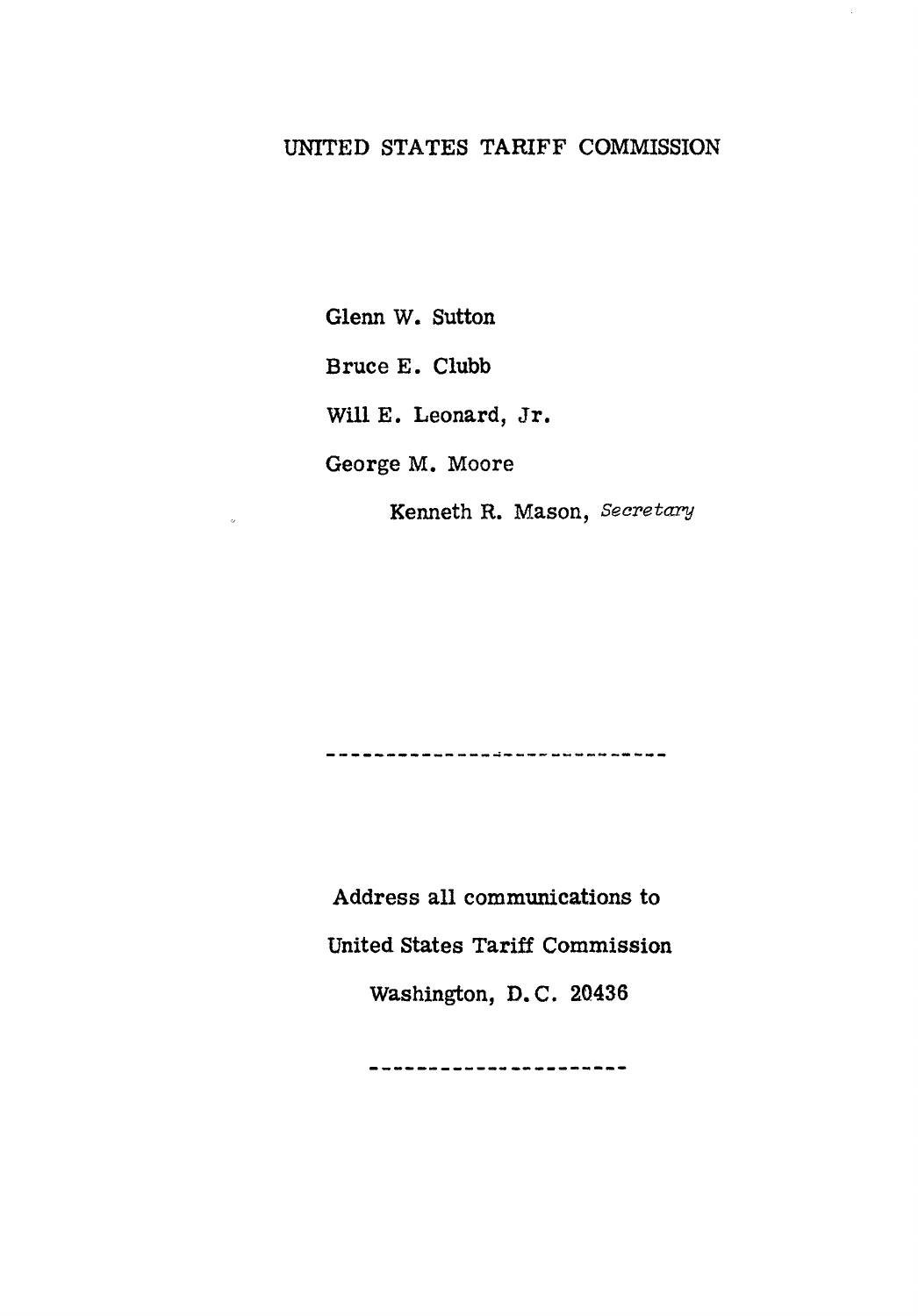## UNITED STATES TARIFF COMMISSION Washington

 $/T$ AA1921-64  $T$ 

JAPANESE TUNERS OF A TYPE USED IN CONSUMER ELECTRIC PRODUCTS

Determination of Injury

The Assistant Secretary of the Treasury advised the Tariff Commission on July 15, 1970, with a subsequent amendment of such advice on August 3, 1970, that tuners (of the type used in consumer electronic products) from Japan are being, and are likely to be, sold at less than fair value within the meaning of the Antidumping Act, 1921, as amended. In accordance with the requirements of section 20l(a) of the Antidumping Act (19 u.s.c. 160(a)), the Tariff Commission instituted investigation No. AA1921-64 to determine whether an industry in the United States is being, or is likely to be, injured, or is prevented from being established, by reason of the importation of such merchandise into the United States.

A public hearing was held on September 16, 1970. Notices of the investigation, its amended scope, and the hearing were published in the Federal Registers of July 22, 1970, and August 7, 1970 (35 F.R. 11729, 12622).

In arriving at a determination in this case, the Commis- · sion gave due consideration to all written submissions from interested parties, evidence adduced at the hearing, and all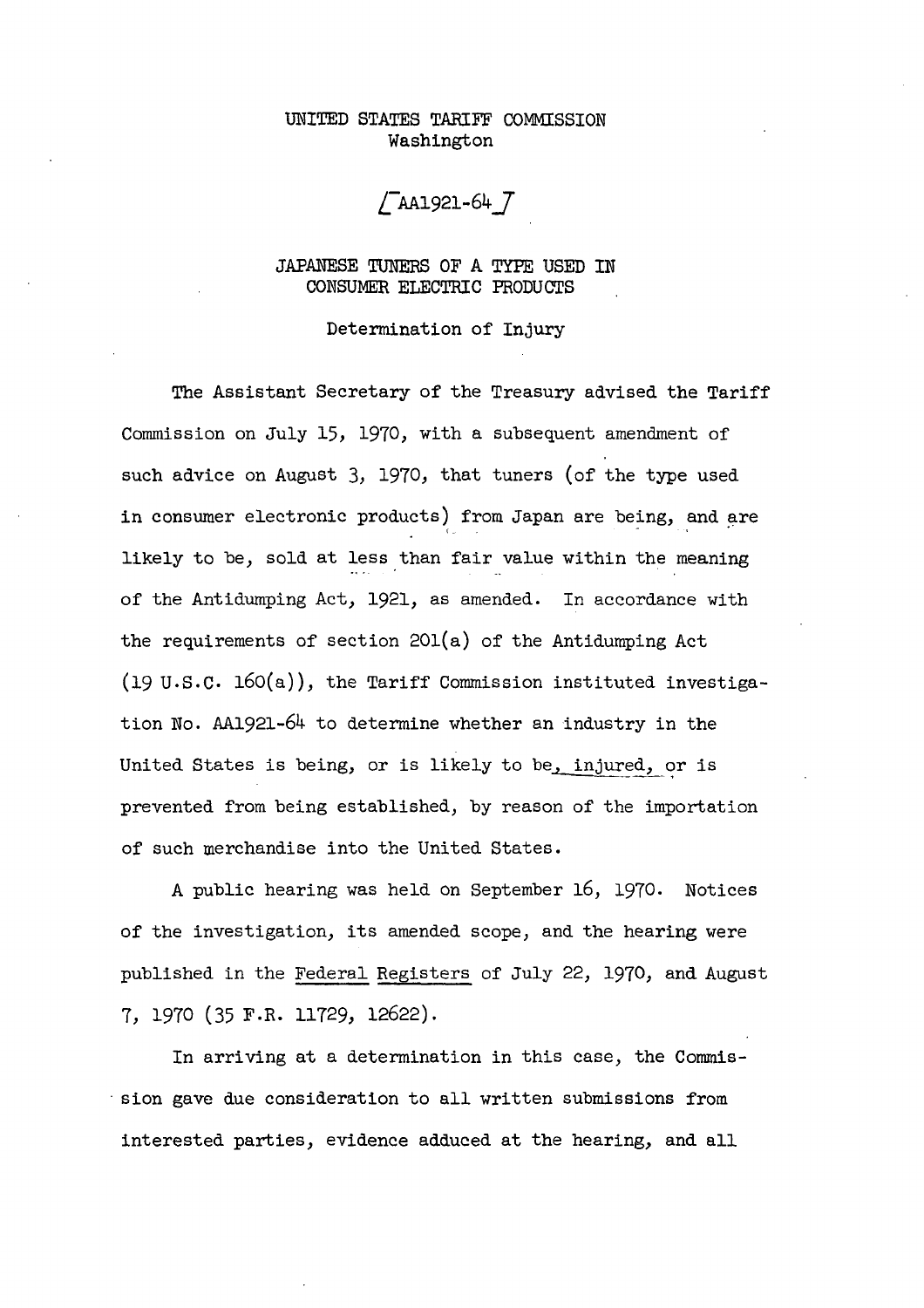factual information obtained by the Commission's staff from questionnaires, personal interviews, and other sources.

On the basis of the investigation, the Commission has unanimously determined that an industry in the United States is being injured by reason of the importation of tuners (of the type used in consumer electronic products) from Japan sold at less than fair value within the meaning of the Antidumping Act, 1921, as amended.

### Statement of Reasops

In our opinion, an industry in the United States is being injured by reason of the importation of tuners (of a type used in consumer electronic products) from Japan, which are being sold at less than fair value (LTFV) within the meaning of the Antidumping Act, 1921, as amended.

In making this determination under section 20l(a) of the Antidumping Act, we have considered the injured industry to consist of the operations of all U.S. facilities producing tuners of the type covered by Treasury's determination of sales at LTFV.

Commissioners Clubb and Leonard determine that a second industry, consisting of the United States producers of parts for tuners, is also being injured by reason of the imports of tuners at LTFV. Support for the determination of injury to the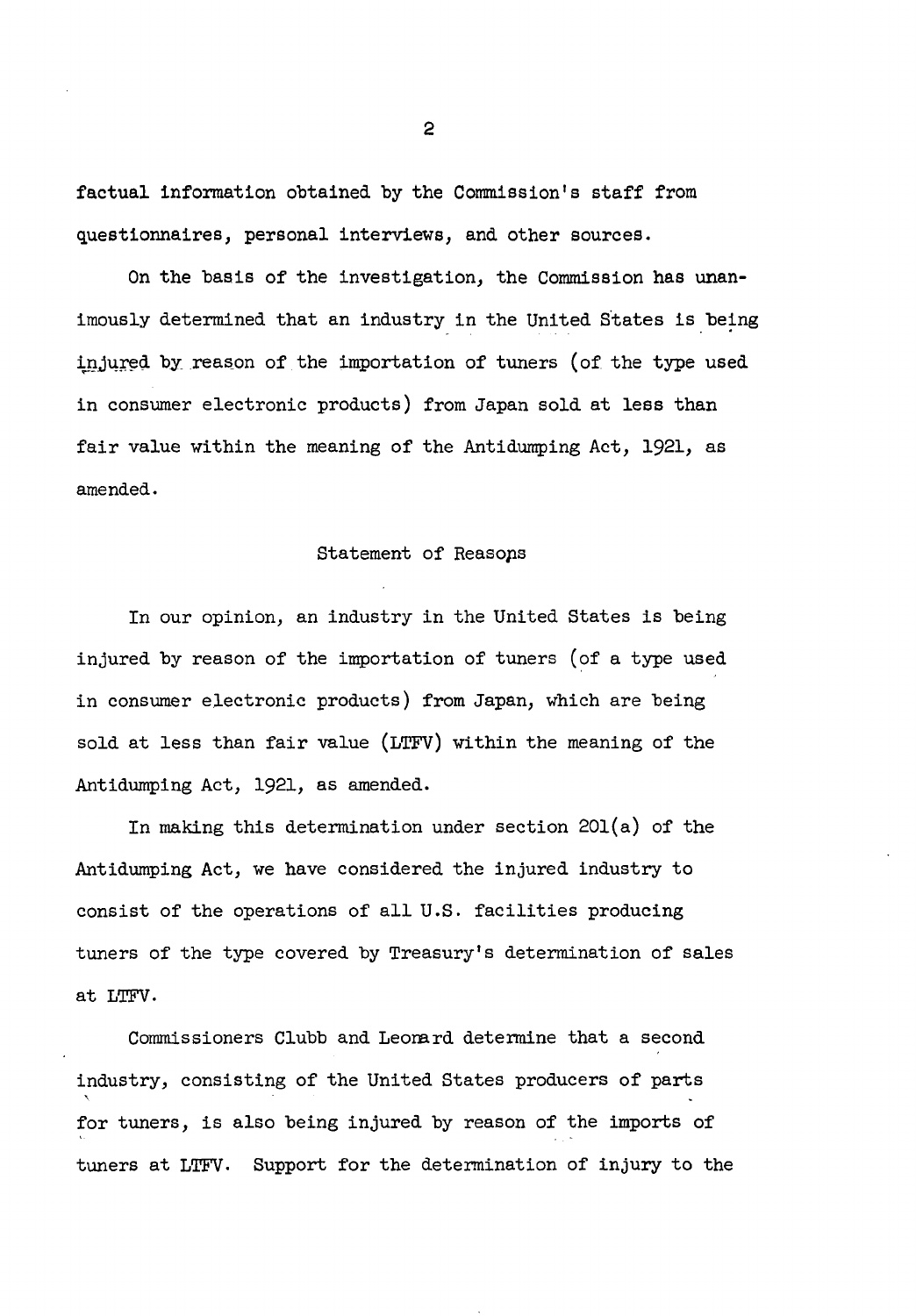second industry is omitted from the statement of reasons as the unanimous determination of injury with respect to the tuner industry satisfies the requirements of the Antidumping Act. Imported product

Tuners of the type used in consumer electronic products consist primarily of television receiver tuners and tuners used in radio receivers such as household radios, stereo and high fidelity radio systems, and automobile radios. They are virtually all in modular form, aligned, and ready for simple assembly into the consumer electronic product for which they were designed. The word "tuner" hereinafter refers to tuners of the type determined by Treasury to have been sold at LTFV. The term "consumer electronic products" relates to television sets, radios, and other electronic products of a type commonly bought at retail by household consumers, whether or not used in or around the household.

## The industry

Tuners are produced by domestic manufacturers of consumer electronic products for captive use and by independent producers who sell them to manufacturers of consumer electronic products. Virtually all producers of tuners either produce solely for captive use or solely for sale. The trend in recent years has ·been for producers of consumer electronic products to lessen or cease their production of tuners and to rely more heavily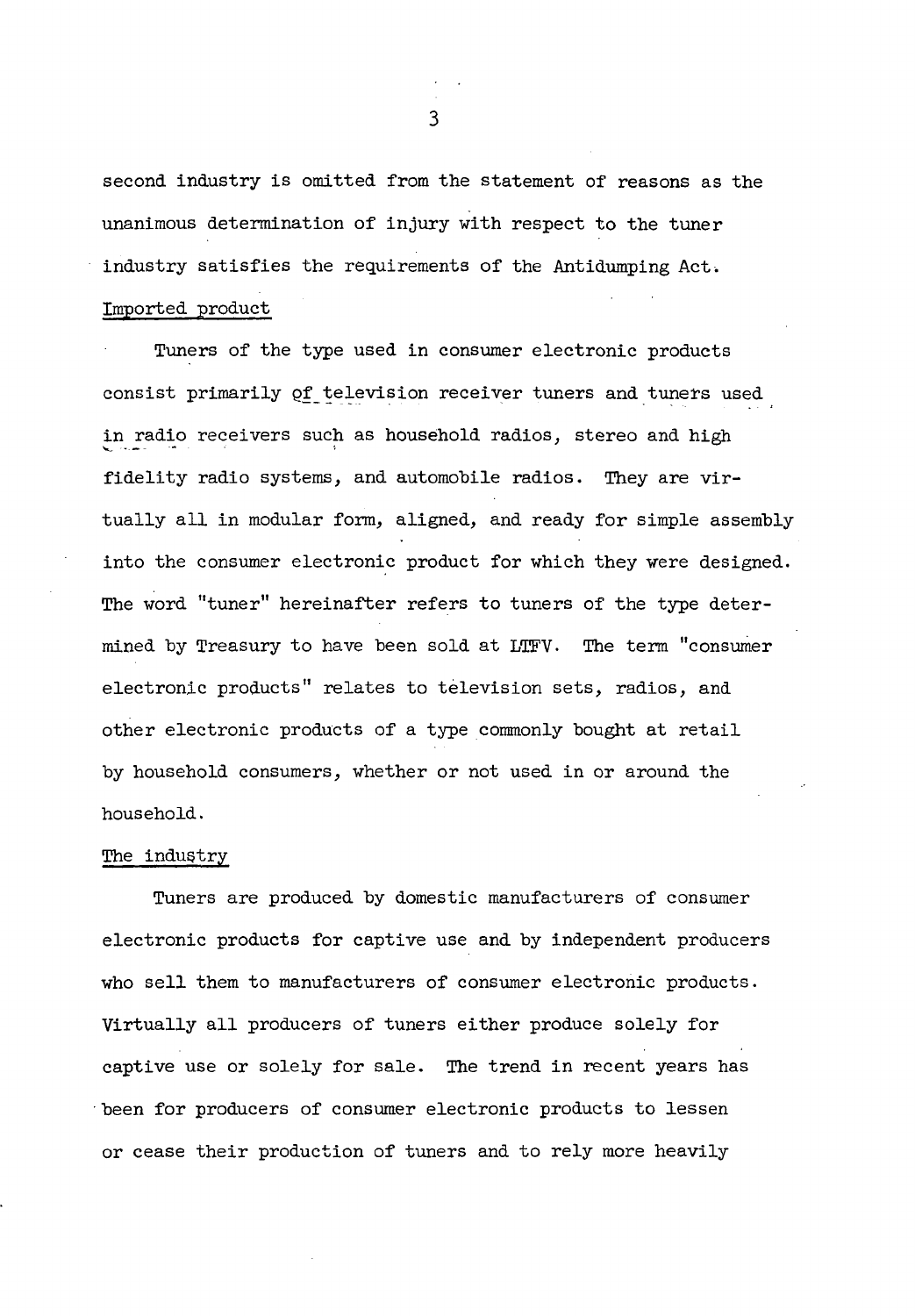on outside sources for their tuners because the production of tuners has become highly specialized and because larger production runs of tuners by a lesser number of producers has tended to reduce costs and promote efficiencies and quality of production.

#### Conditions of competition

The U.S. tuner industry in recent years has encountered increasing competition from imports of both tuners and completed consumer electronic products containing such tuners. There is only nominal production and trade in tuners other than those used in television sets and radios. In the last five calendar years imports of television tuners from all countries increased by 660 percent; during the same period the percentage of the domestic market supplied by foreign-made television tuners increased from 9.5 percent to 59 percent (83.3 percent in first 6 months of 1970). Similarly, imports of radio tuners from all .countries increased by almost 100 percent; the percentage of the domestic market supplied by foreign-made radio tuners increased from 8.4 percent to 30.4 percent (32.9 percent in first 6 months of 1970).

During the last five calendar years imports of television sets and radio receivers have increased  $400$  percent and 100 percent, respectively. Virtually all domestic producers of tuners, television sets, and radio receivers found it expedient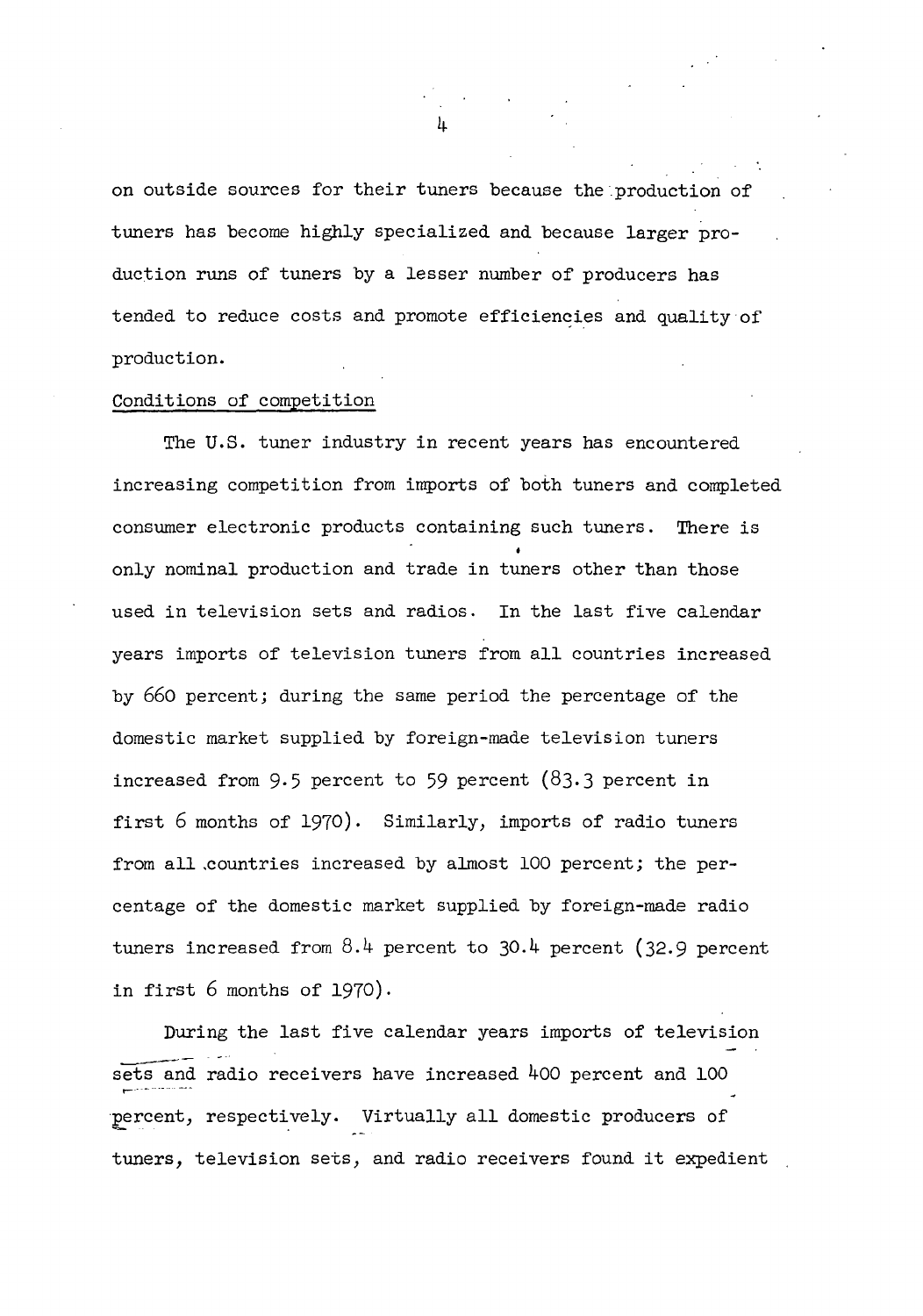either to establish plants and produce these products in such areas as Mexico, Taiwan, Hong Kong, and Ireland in order to reduce their costs of production, particularly with respect to labor costs, or to purchase Japanese tuners. Most domestic companies now produce the greater part or all of their output of tuners and radios abroad, and many produce a large percentage of their TV sets abroad. Imports provide the major source for their U.S. sales of such products.

From the foregoing information it is readily apparent that • the domestic tuner industry is experiencing a diminishing market for its domestic product, a condition which has intensified conditions of competition.

#### Comparison of delivered prices

Japanese tuners for television sets during the last 5 years have been sold to U.S. manufacturers of television sets at prices significantly lower than the prices of other foreign and domestic tuners. The differentials were found to exist when comparing weighted average prices of all Japanese television tuners with the weighted average prices of all other television tuners, and when comparing delivered prices of particular models of Japanese television tuners with prices of television tuners from all other sources of comparable type and actually offered or sold in competition with the particular Japanese tuner sold at LTFV. Where specific price comparisons could be made, the specific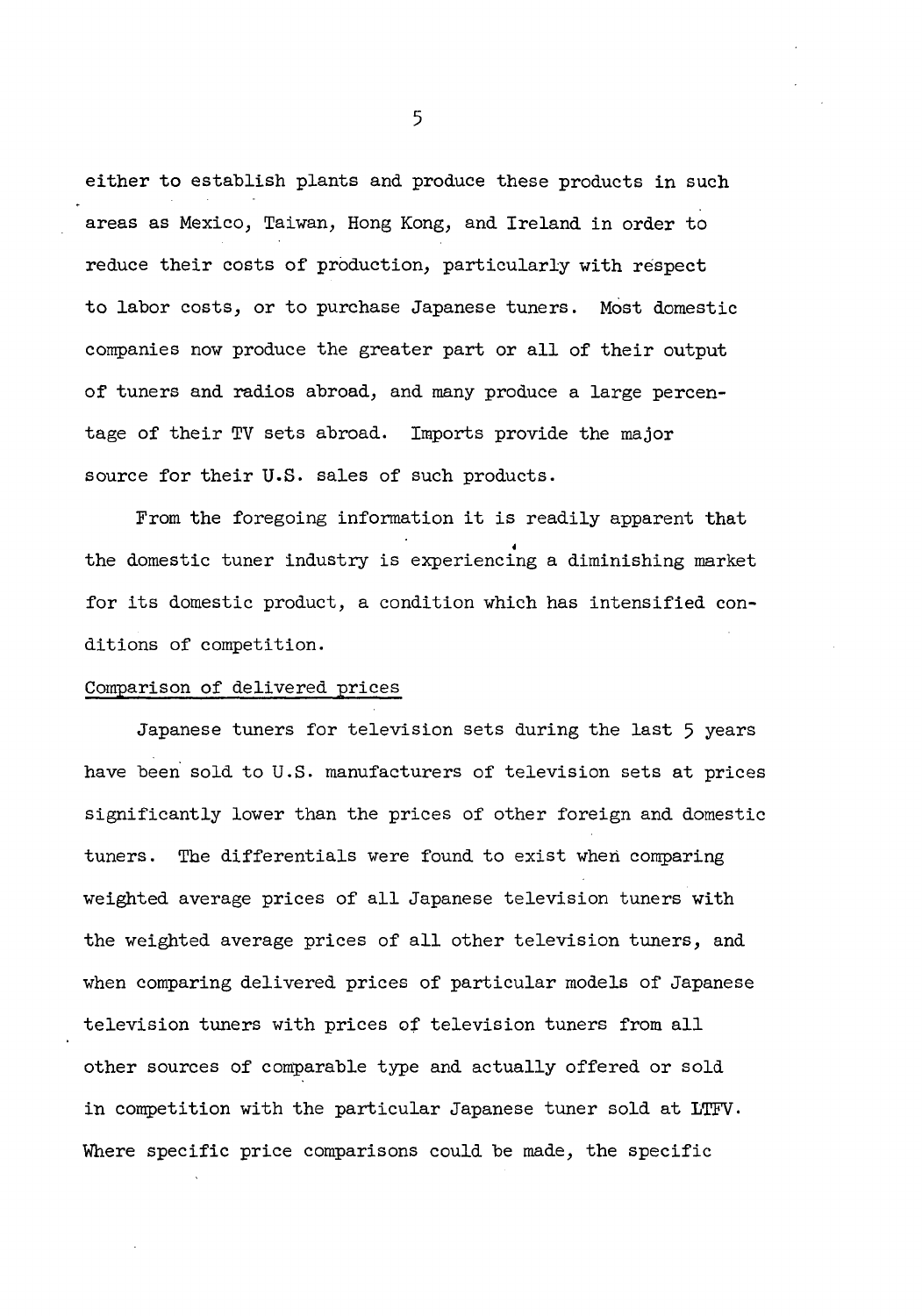amount by which the Japanese tuners were sold below the price of the comparable tuner was equal to or greater than the margins of dumping (the specific amounts by which the Japanese exporters lowered their prices below their home market prices when selljng for export to the United States).

Imports of Japanese tuners for radio receiving devices, mainly household and automobile radios, in the last 3 calendar years were generally sold at prices substantially below the prices of such tuners from other sources. Such underselling is evident from comparisons of weighted average prices as well as comparisons of prices of comparable models.

The prices of domestic television tuners over the last 5 calendar years have dropped almost 50 percent with respect to UHF tuners and 14 percent with respect to VHF tuners; the prices of domestic radio tuners have fluctuated substantially.

#### Price suppression or depression

By far the greatest bulk of the LTFV imports of tuners consists of tuners for television sets. The prices of these tuners have clearly played a substantial role in a consistent depression of prices of comparable tuners in our domestic market. Of the LTFV imports of radio tuners, the substantial price fluctuations make it difficult to ascertain the overall effect on prices at this time. Available data on actual competitive sales indicated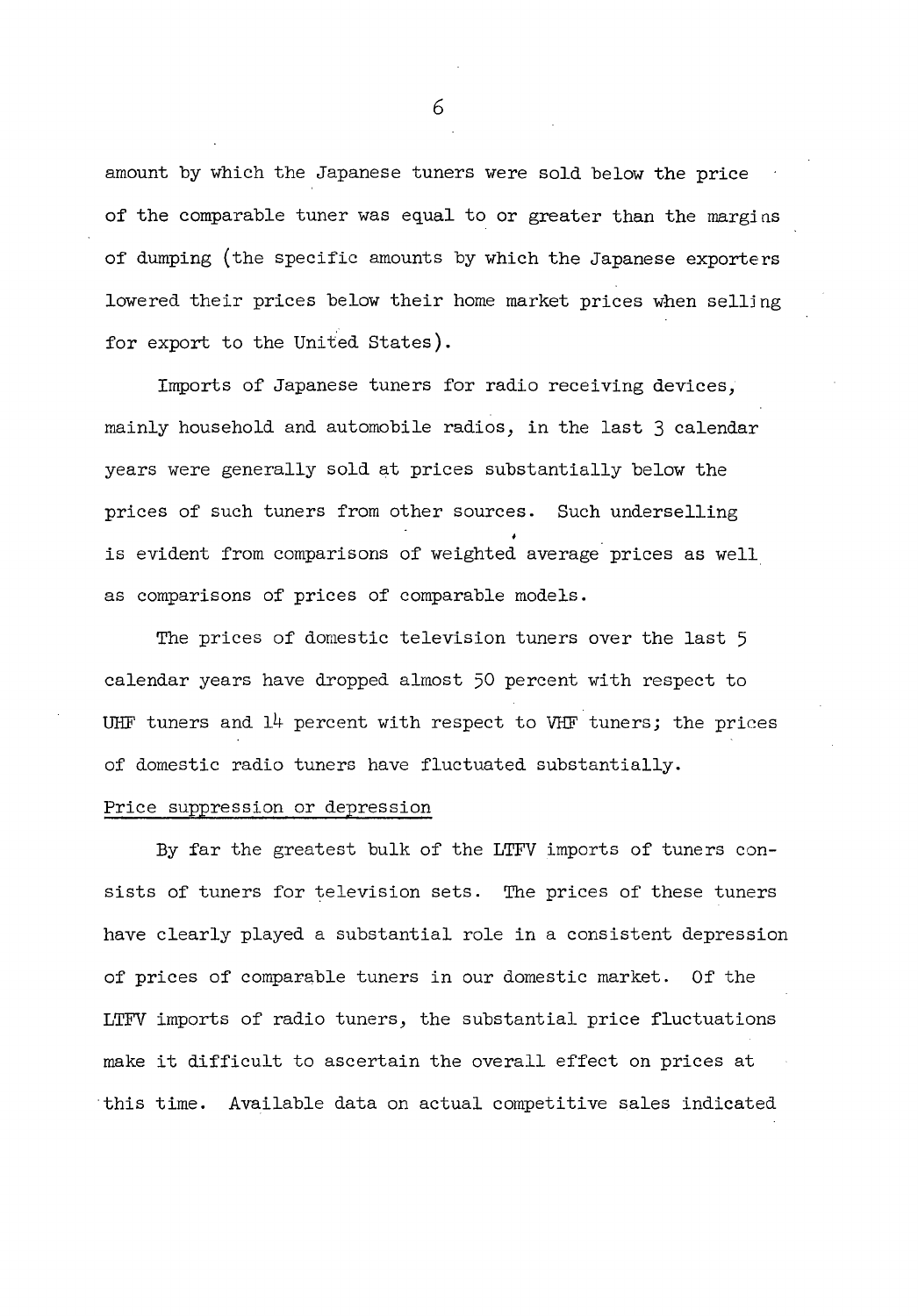that the domestic producers were economically unable to meet the prices of the imported Japanese tuners and had to lose the sales. Market penetration

In 1965, Japan supplied 3,5 percent of the apparent consumption of TV tuners in the United States. By the end of June 1970, Japanese imports supplied 12.5 percent of apparent consumption. As to tuners of the type used in radio receiving devices, Japanese producers supplied 8.4 percent of apparent consumption in 1965 and 32.9 percent as of June 1970.

#### Conclusion

The imports of tuners (of a type used in consumer electronic products) from Japan, sold at LTFV, have suppressed and depressed prices for comparable tuners sold in the United States, have caused substantial price disruptions in a highly price sensitive market, and have been a factor in causing virtually all U.S. producers of such tuners to either go into offshore production of such tuners in an effort to remain price competitive with the subject imports or to buy tuners from foreign sources. Accordingly, we determine that an industry in the United States is being injured by reason of such LTFV imports.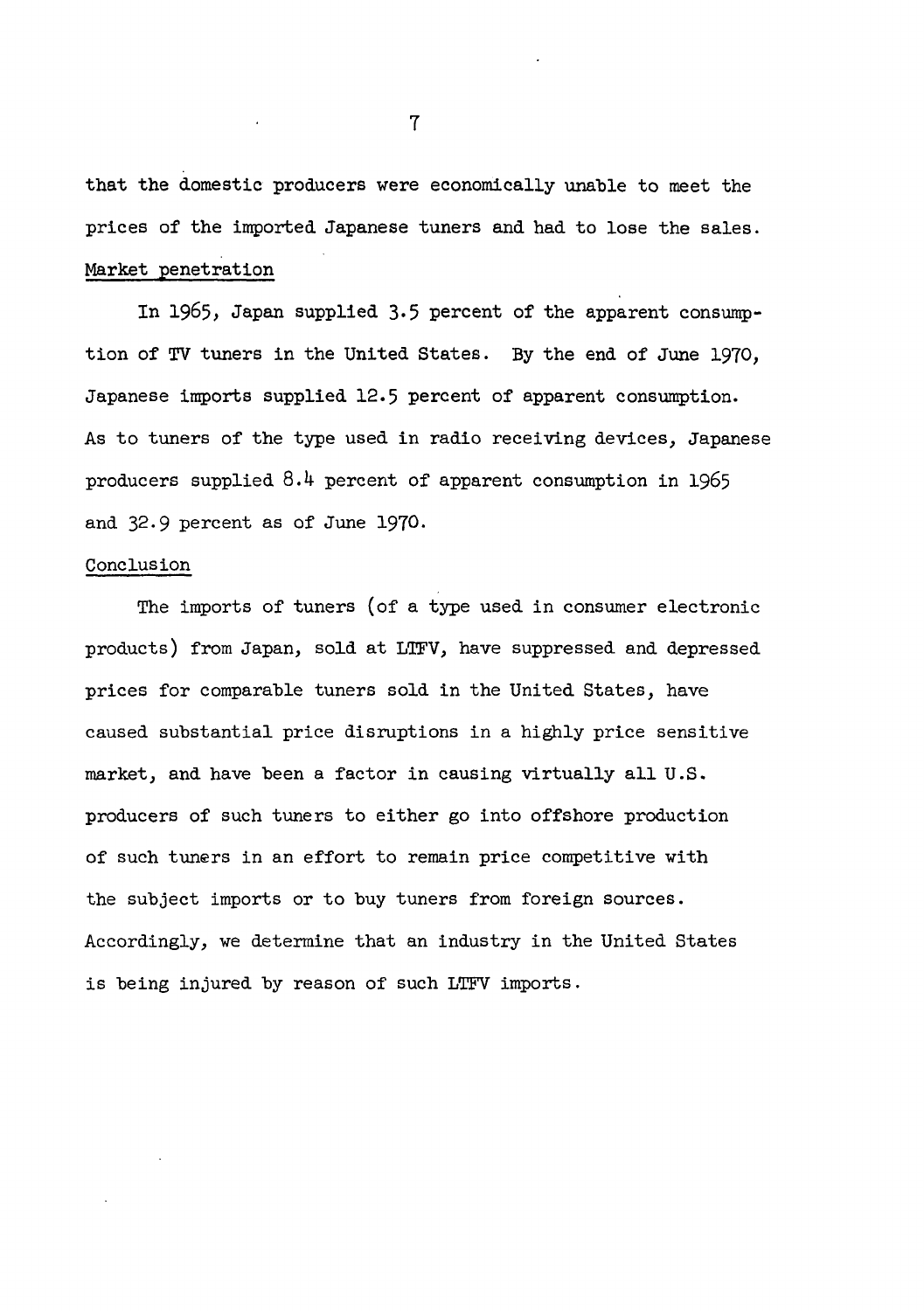## Supplementary Statement of Commissioner Clubb

At the hearing on this matter I raised the question of whether there was a domestic industry which could be injured by LTFV sales of imported tuners.

The Antidumping Act can be invoked only when "an industry in the United States is being or is likely to be injured, or is prevented from being established."

Since a domestic producer ceases to be a part of "an industry • in the United States" when he moves his production facilities abroad, Potassium Chloride from Canada AA1921-58-60 (November 1969), it can be argued that the Antidumping Act does not protect a domestic industry which has moved all, or almost all, of its production facilities to another country, leaving only a sales organization in the United States. My question at the hearing was prompted by testimony and other evidence which suggested that this might be the case in the tuner industry.

Subsequent investigation reveals that this troublesome question need not be decided in this case, however, since sufficient production of tuners remains in the United States to invoke the Antidumping Act. Although many domestic plants have closed, at least six remain in operation producing more than one-fourth of all the tuners used in